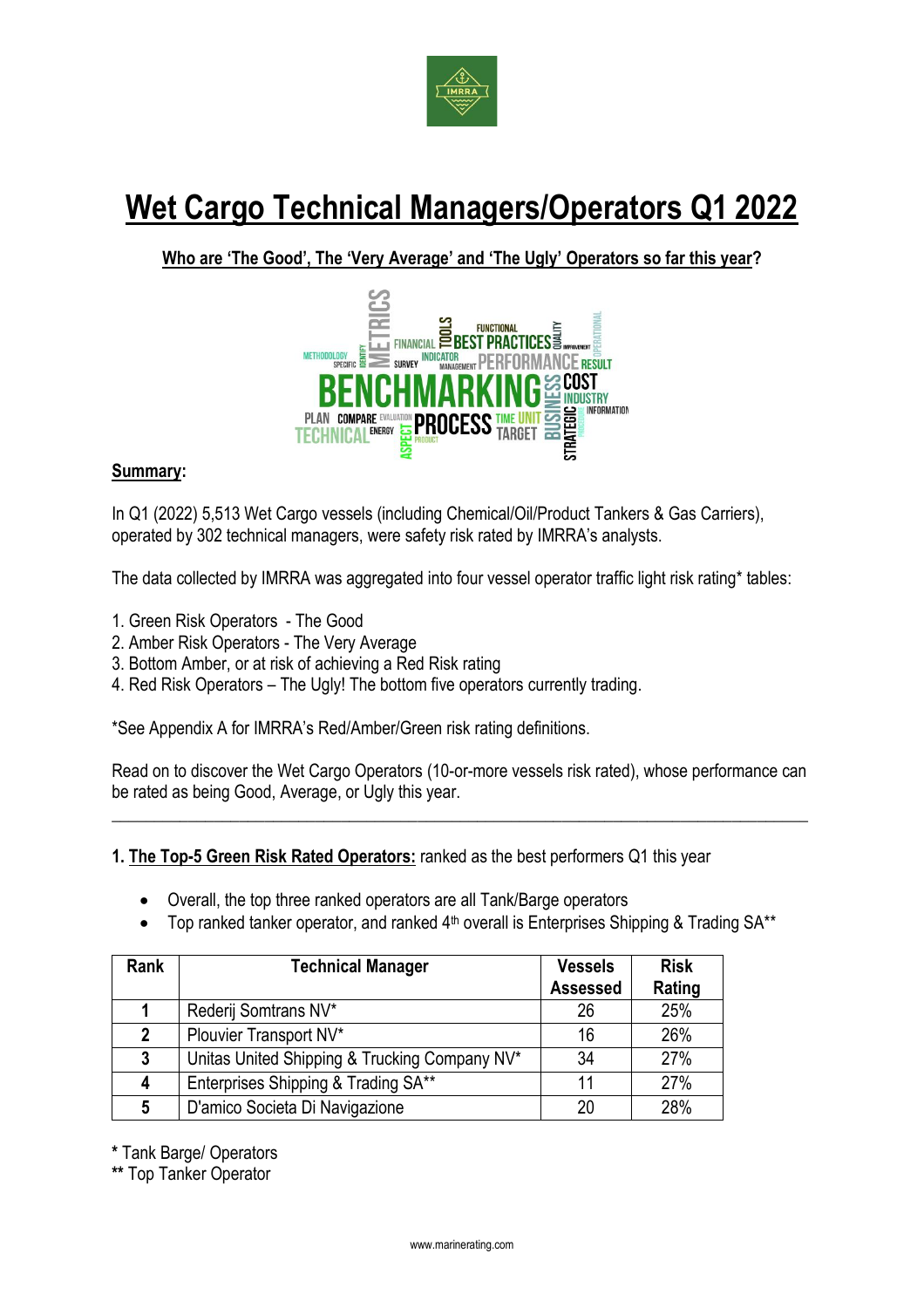| 2. Amber Risk Rated Operators: 'knocking on the door' for a Green Risk Rating. |  |  |
|--------------------------------------------------------------------------------|--|--|
|--------------------------------------------------------------------------------|--|--|

| Rank | <b>Technical Manager</b>            | <b>Vessels</b><br><b>Assessed</b> | <b>Risk</b><br>Rating |
|------|-------------------------------------|-----------------------------------|-----------------------|
|      | Borealis Denizcilik A.S.            | 13                                | 36%                   |
| 2    | Iver Ships B.V.                     | 13                                | 36%                   |
|      | Maersk Tankers A/S                  | 42                                | 36%                   |
|      | New Shipping Limited                | 12                                | 36%                   |
| 5    | <b>BW Epic Kosan Maritime - SNG</b> | 29                                | 36%                   |

**3. Lowest Amber Risk Rating:** The bottom five Amber Operators - potentially moving to a Red Risk Rating?

| Rank | <b>Technical Manager</b>                  | <b>Vessels</b><br><b>Assessed</b> | <b>Risk</b><br>Rating |
|------|-------------------------------------------|-----------------------------------|-----------------------|
|      | Pilatus Marine Co Ltd                     |                                   | 49%                   |
|      |                                           |                                   |                       |
| 2    | Azerbaijan State Caspian Shipping Company | 13                                | 47%                   |
| 3    | Glory International Fz-Ilc                | 12                                | 46%                   |
| 4    | Safe Seas Ship Management Fze             | 18                                | 45%                   |
| 5    | Gazpromneft Shipping Ltd                  | 10                                | 44%                   |

# **4. Bottom 5 Red Risk Rated Managers from 302 risk rated managers**

| Rank           | <b>Technical Manager</b>               | <b>Vessels</b><br><b>Assessed</b> | <b>Risk</b><br>Rating |
|----------------|----------------------------------------|-----------------------------------|-----------------------|
|                | Severtransbunker Co Ltd                | 16                                | 51%                   |
| $\mathfrak{p}$ | PT Pertamina Trans Kontinental         | 11                                | 52%                   |
| 3              | Palmali Shipping Services & Agency JSC | 10                                | 53%                   |
|                | Palmali Co. Ltd.                       | 16                                | 56%                   |
| 5              | <b>PDV Marina SA</b>                   | 9                                 | 53%                   |

# **Where can I find out more information about the Operator's risk rating and their managed fleet's vessels?**

Register for a free 12-months trial, with no financial details taken [here:](https://www.marinerating.com/vessel-operator-search-liquid-cargo)

If you have any you are welcome to contact me for more information. No question is too small!

Regards,

Wayne Hurley Head of Business Development